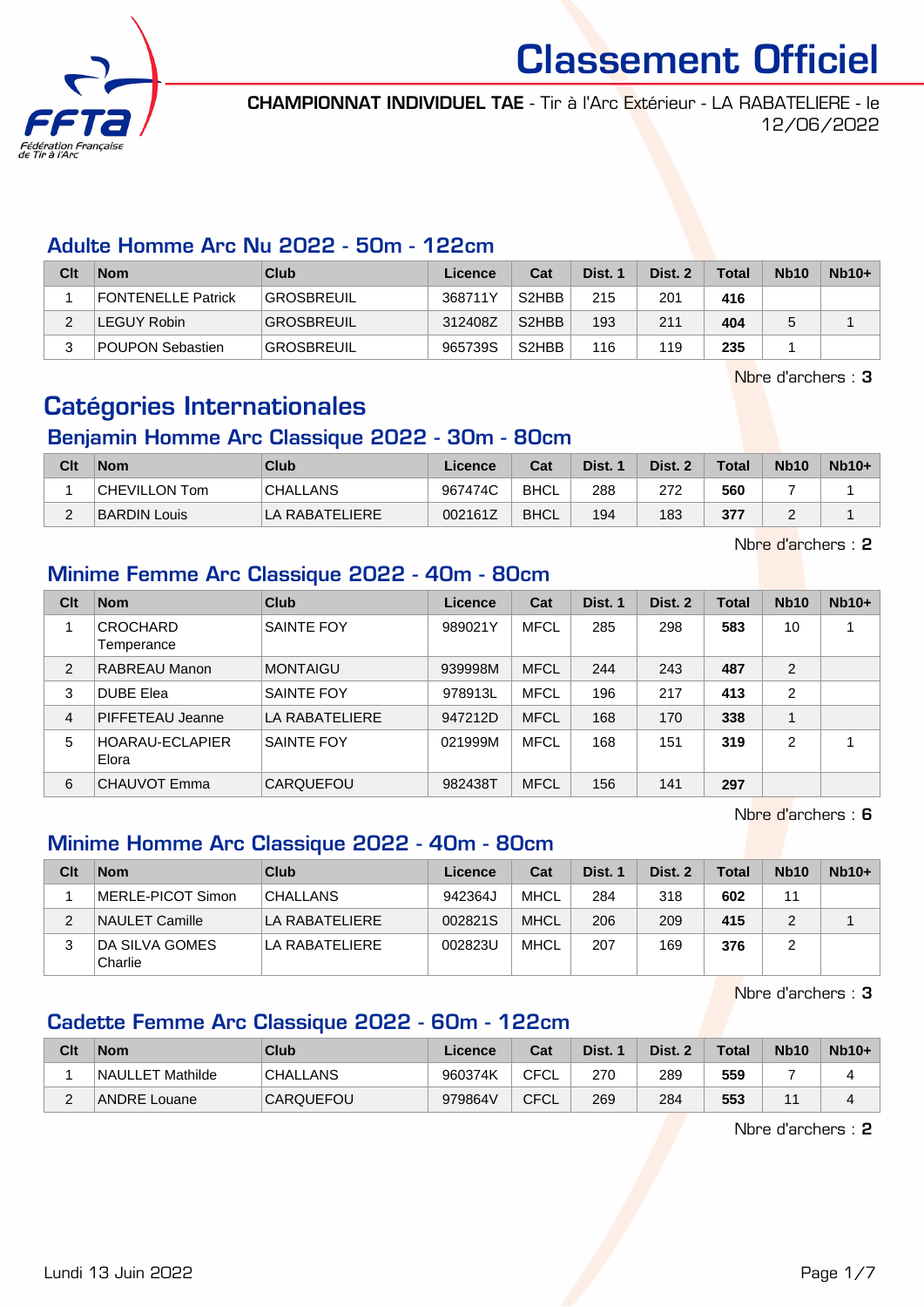

CHAMPIONNAT INDIVIDUEL TAE - Tir à l'Arc Extérieur - LA RABATELIERE - le 12/06/2022

#### Cadet Homme Arc Classique 2022 - 60m - 122cm

| Clt | <b>Nom</b>             | Club                     | Licence | Cat         | Dist. 1 | Dist. 2 | Total | <b>Nb10</b> | $Nb10+$ |
|-----|------------------------|--------------------------|---------|-------------|---------|---------|-------|-------------|---------|
|     | <b>BAREAU Noe</b>      | <b>MONTAIGU</b>          | 891674L | CHCL        | 301     | 297     | 598   | 12          |         |
| 2   | <b>GOMES Nathan</b>    | <b>ROCHE SUR YON</b>     | 975396N | CHCL        | 289     | 306     | 595   | 12          | 5       |
| 3   | <b>FORTUN Pierre</b>   | <b>CHALLANS</b>          | 920312P | <b>CHCL</b> | 284     | 299     | 583   | 5           |         |
| 4   | <b>BAYARD Augustin</b> | ROCHE SUR YON            | 898032X | CHCL        | 291     | 283     | 574   | 13          | 4       |
| 5   | PONTOIZEAU Colin       | <b>CHALLANS</b>          | 894793B | CHCL        | 280     | 283     | 563   | 11          | 5       |
|     | <b>VIALA Elouan</b>    | <b>THOUARE SUR LOIRE</b> | 006156S | <b>CHCL</b> | 222     | 185     | 407   | 5           |         |

Nbre d'archers : 6

### Senior 2 Femme Arc Classique 2022 - 70m - 122cm

| Clt            | <b>Nom</b>              | Club            | Licence | Cat                | Dist. 1 | Dist. 2 | Total | <b>Nb10</b>    | $Nb10+$        |
|----------------|-------------------------|-----------------|---------|--------------------|---------|---------|-------|----------------|----------------|
|                | <b>JAN Emmanuelle</b>   | <b>NANTES</b>   | 704462V | S <sub>2</sub> FCL | 272     | 281     | 553   | 8              | 3              |
| $\overline{2}$ | <b>DECAULNE Armelle</b> | <b>NANTES</b>   | 775767A | S <sub>2</sub> FCL | 262     | 283     | 545   | 10             | 5              |
| 3              | <b>ALLAIN Helene</b>    | <b>MONTAIGU</b> | 909660L | S <sub>2</sub> FCL | 253     | 254     | 507   | 4              | $\overline{2}$ |
| 4              | CHAUVOT Valerie         | CARQUEFOU       | 885506G | S <sub>2</sub> FCL | 246     | 254     | 500   | 4              |                |
| 5              | <b>ANDRE Karine</b>     | CARQUEFOU       | 892467Y | S <sub>2</sub> FCL | 224     | 253     | 477   | 3              | $\overline{2}$ |
| 6              | CLAUTOUR Emmanuelle     | <b>AIZENAY</b>  | 858146T | S <sub>2</sub> FCL | 240     | 222     | 462   | $\overline{2}$ |                |

Nbre d'archers : 6

#### Senior 2 Homme Arc Classique 2022 - 70m - 122cm

| Clt | <b>Nom</b>          | Club              | Licence | Cat                | Dist. 1 | Dist. 2 | <b>Total</b> | <b>Nb10</b> | $Nb10+$ |
|-----|---------------------|-------------------|---------|--------------------|---------|---------|--------------|-------------|---------|
|     | MOREAU Jean Luc     | FONTENAY LE COMTE | 386679D | S <sub>2</sub> HCL | 268     | 293     | 561          |             | 5       |
| ∠   | FOUCHARD Christophe | AIZENAY           | 968138Z | S2HCL              | 243     | 253     | 496          |             |         |
|     | DUBE Jerome         | <b>SAINTE FOY</b> | 817253U | S <sub>2</sub> HCL | 210     | 207     | 417          |             |         |

Nbre d'archers : 3

#### Senior 3 Femme Arc Classique 2022 - 60m - 122cm

| Clt | <b>Nom</b>                               | Club            | Licence | Cat   | Dist. 1 | Dist. 2 | Total | <b>Nb10</b> | $Nb10+$ |
|-----|------------------------------------------|-----------------|---------|-------|---------|---------|-------|-------------|---------|
|     | LANGUERAND-FLOHIC ILES SABLES<br>Monique | <b>D'OLONNE</b> | 918929L | S3FCL | 203     | 195     | 398   |             |         |

Nbre d'archers : 1

#### Senior 3 Homme Arc Classique 2022 - 60m - 122cm

| Clt    | <b>Nom</b>    | Club                     | Licence | Cat   | Dist. 1 | Dist. 2 | <b>Total</b> | <b>Nb10</b> | $Nb10+$ |
|--------|---------------|--------------------------|---------|-------|---------|---------|--------------|-------------|---------|
|        | TIGNER Pierre | <b>THOUARE SUR LOIRE</b> | 914372H | S3HCL | 280     | 276     | 556          | 9           |         |
| $\sim$ | ROSSI Alain   | LES SABLES<br>D'OLONNE   | 011954U | S3HCL | 249     | 267     | 516          | 8           | 2<br>ບ  |

Nbre d'archers : 2

### Junior Homme Arc à Poulies 2022 - 50m - 80cm

|  | <b>Clt</b> | <b>Nom</b><br>_____ | Club |  | Cat | Dist. | Dist.<br>------ | Total | <b>Nh10</b><br> | Nh10 |
|--|------------|---------------------|------|--|-----|-------|-----------------|-------|-----------------|------|
|--|------------|---------------------|------|--|-----|-------|-----------------|-------|-----------------|------|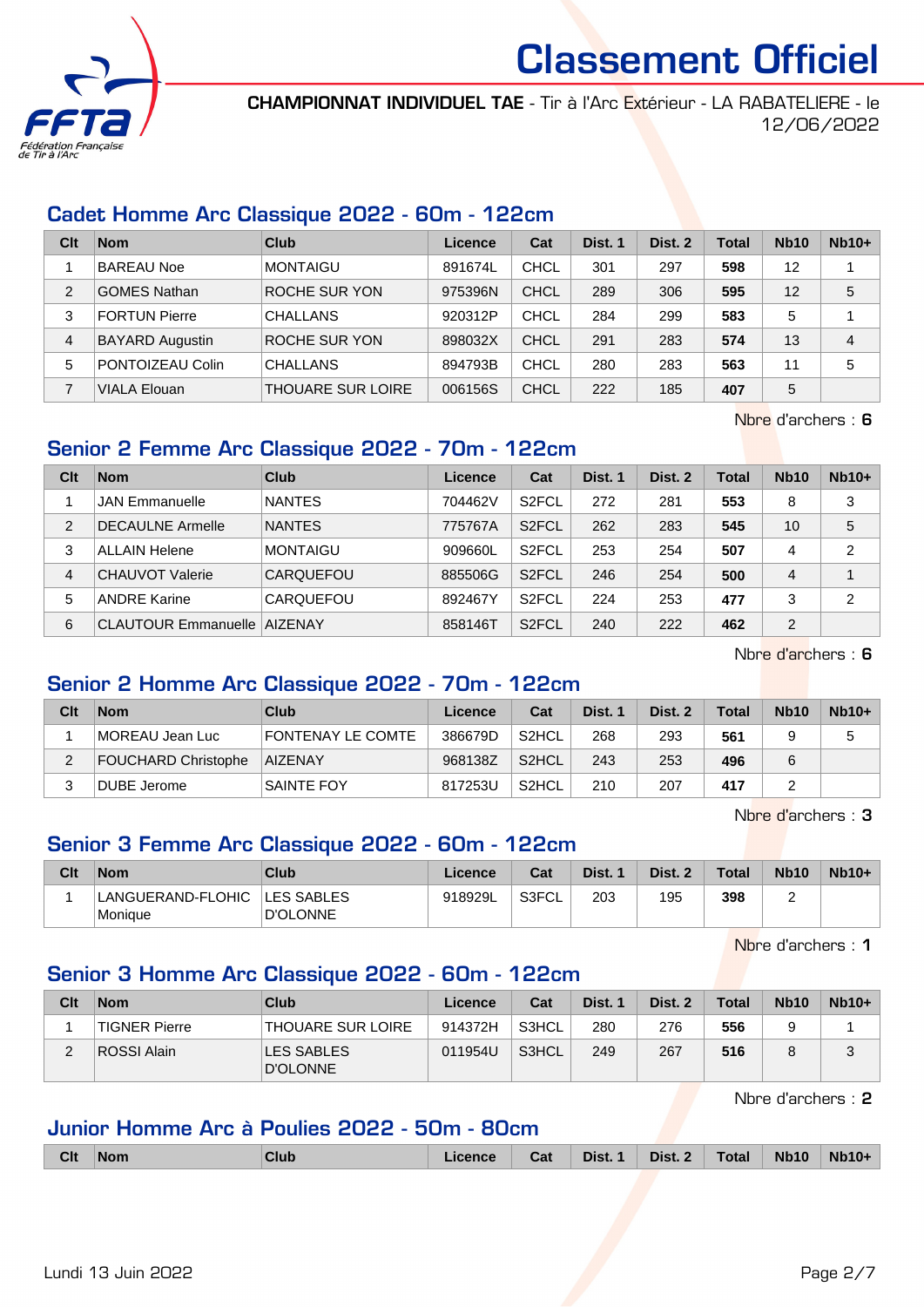

CHAMPIONNAT INDIVIDUEL TAE - Tir à l'Arc Extérieur - LA RABATELIERE - le 12/06/2022

#### Junior Homme Arc à Poulies 2022 - 50m - 80cm (Suite)

| Clt | <b>Nom</b>        | Club    | Licence | <b>Cost</b><br>⊍aι | Dist. | Dist. | <b>Total</b> | <b>Nb10</b> | <b>Nb10+</b> |
|-----|-------------------|---------|---------|--------------------|-------|-------|--------------|-------------|--------------|
|     | TOUZEAU<br>` Axel | AIZENAY | 892973Y | <b>JHCC</b>        | 305   | 306   | 611          |             |              |

Nbre d'archers : 1

#### Senior 2 Homme Arc à Poulies 2022 - 50m - 80cm

| Clt | <b>Nom</b>          | Club                     | Licence | Cat                | Dist. 1 | Dist. 2 | Total | <b>Nb10</b> | $Nb10+$ |
|-----|---------------------|--------------------------|---------|--------------------|---------|---------|-------|-------------|---------|
|     | <b>NAUD Patrick</b> | <b>THOUARE SUR LOIRE</b> | 438637E | S <sub>2</sub> HCO | 329     | 339     | 668   | 32          |         |
|     | LETULLE Damien      | <b>CARQUEFOU</b>         | 082905P | S <sub>2</sub> HCO | 278     | 298     | 576   |             |         |

Nbre d'archers : 2

#### Senior 3 Femme Arc à Poulies 2022 - 50m - 80cm

| Clt | <b>Nom</b>                        | Club                       | Licence | Cat   | Dist. | Dist. 2 | <b>Total</b> | <b>Nb10</b> | $Nb10+$ |
|-----|-----------------------------------|----------------------------|---------|-------|-------|---------|--------------|-------------|---------|
|     | <b>GASCOIN MILLIER</b><br>Pascale | IST GILLES CROIX DE<br>VIE | 399744E | S3FCO | 322   | 312     | 634          |             |         |

Nbre d'archers : 1

## Catégories Nationales

#### Benjamine Femme Arc Classique 2022 - 20m - 80cm

| Clt | <b>Nom</b>          | <b>Club</b>       | Licence | Cat         | Dist. | Dist. 2 | Total | <b>Nb10</b> | $Nb10+$ |
|-----|---------------------|-------------------|---------|-------------|-------|---------|-------|-------------|---------|
|     | <b>LEGUY Oriane</b> | <b>GROSBREUIL</b> | 999659L | <b>BFCL</b> | 269   | 294     | 563   |             |         |
| ⌒   | <b>JOLLY Maloe</b>  | LA RABATELIERE    | 027455T | <b>BFCL</b> | 238   | 248     | 486   |             | $\sim$  |

Nbre d'archers : 2

#### Benjamin Homme Arc Classique 2022 - 20m - 80cm

| Clt | <b>Nom</b>           | <b>Club</b>       | Licence | Cat         | Dist. | Dist. 2 | <b>Total</b> | Nb <sub>10</sub> | $Nb10+$ |
|-----|----------------------|-------------------|---------|-------------|-------|---------|--------------|------------------|---------|
|     | HEIN Timeo           | <b>CHANTONNAY</b> | 003174A | <b>BHCL</b> | 295   | 287     | 582          |                  |         |
| -   | <b>OLIVIER Gabin</b> | LA RABATELIERE    | 021712A | <b>BHCL</b> | 228   | 205     | 433          |                  |         |

Nbre d'archers : 2

#### Minime Homme Arc Classique 2022 - 30m - 80cm

| Clt | <b>Nom</b>        | Club              | Licence | $\sim$<br>⊍d | Dist.     | Dist.     | Total | <b>Nb10</b> | <b>Nb10+</b> |
|-----|-------------------|-------------------|---------|--------------|-----------|-----------|-------|-------------|--------------|
|     | VERNAGEAU Quentin | <b>GROSBREUIL</b> | 959113P | <b>MHCL</b>  | 205<br>__ | 219<br>__ | 424   |             |              |

Nbre d'archers : 1

### Cadette Femme Arc Classique 2022 - 50m - 122cm

| Clt | <b>Nom</b>          | Club           | Licence | Cat         | Dist. 1 | Dist. 2 | <b>Total</b> | <b>Nb10</b> | $Nb10+$ |
|-----|---------------------|----------------|---------|-------------|---------|---------|--------------|-------------|---------|
|     | <b>TARON Alexia</b> | LA RABATELIERE | 025861K | CFCL        | 222     | 235     | 457          |             |         |
| -   | <b>JOLLY Romane</b> | LA RABATELIERE | 989020X | <b>CFCL</b> | 148     | 185     | 333          |             |         |

Nbre d'archers : 2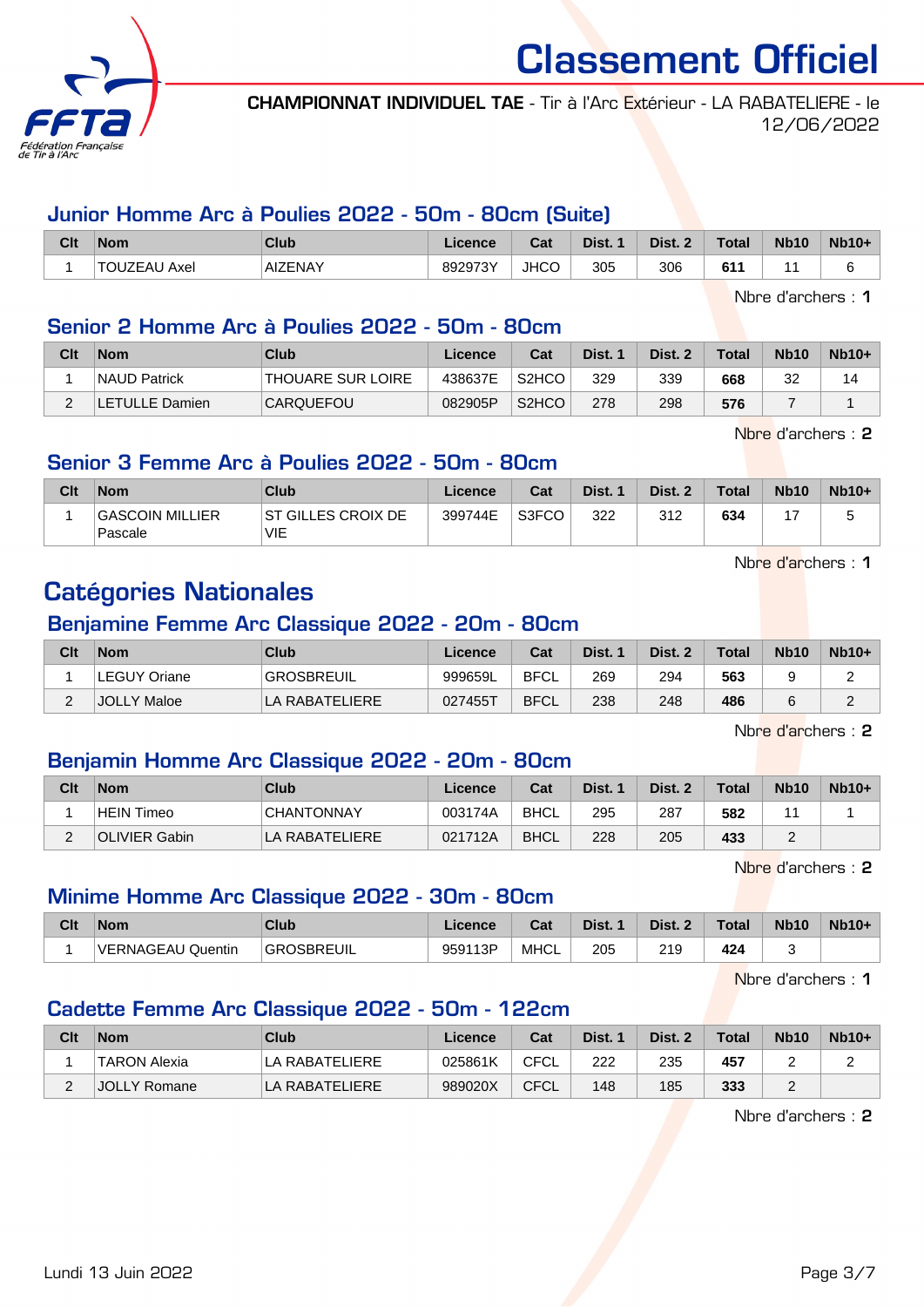

CHAMPIONNAT INDIVIDUEL TAE - Tir à l'Arc Extérieur - LA RABATELIERE - le 12/06/2022

#### Cadet Homme Arc Classique 2022 - 50m - 122cm

| Clt | <b>Nom</b>     | Club              | Licence | Cat         | Dist. 1 | Dist. 2 | Total | <b>Nb10</b> | $Nb10+$ |
|-----|----------------|-------------------|---------|-------------|---------|---------|-------|-------------|---------|
|     | POUPON Thomas  | <b>GROSBREUIL</b> | 965735M | CHCL        | 252     | 227     | 479   |             |         |
|     | GAZEAU Charlie | <b>GROSBREUIL</b> | 944350T | <b>CHCL</b> | 224     | 233     | 457   |             |         |
| 6   | BITEAU Noe     | <b>CHALLANS</b>   | 001432G | <b>CHCL</b> | 229     | 258     | 487   |             |         |

Nbre d'archers : 3

#### Junior Femme Arc Classique 2022 - 50m - 122cm

| Clt | <b>Nom</b>               | Club           |         | Cat  | Dist. | Dist. 2 | Total | <b>Nb10</b> | <b>Nb10+</b> |
|-----|--------------------------|----------------|---------|------|-------|---------|-------|-------------|--------------|
|     | <b>LACREUSE Samantha</b> | LA RABATELIERE | 795192P | JFCL | 317   | 319     | 636   |             |              |

Nbre d'archers : 1

#### Senior 1 Femme Arc Classique 2022 - 50m - 122cm

| Clt    | <b>Nom</b>           | Club               | Licence | Cat                | Dist. 1 | Dist. 2 | <b>Total</b> | <b>Nb10</b> | $Nb10+$ |
|--------|----------------------|--------------------|---------|--------------------|---------|---------|--------------|-------------|---------|
|        | <b>TURPIN Lucie</b>  | <b>MONTAIGU</b>    | 909668V | S1FCL              | 308     | 286     | 594          | 12<br>l v   |         |
| $\sim$ | <b>LABARRE</b> Davia | 'THOUARE SUR LOIRE | 910507G | S <sub>1</sub> FCL | 274     | 295     | 569          | 10          |         |

Nbre d'archers : 2

#### Senior 1 Homme Arc Classique 2022 - 50m - 122cm

| Clt | <b>Nom</b>            | Club              | Licence | Cat                | Dist. 1 | Dist. 2 | <b>Total</b> | <b>Nb10</b> | $Nb10+$ |
|-----|-----------------------|-------------------|---------|--------------------|---------|---------|--------------|-------------|---------|
|     | <b>BARRANGER Remi</b> | <b>AIZENAY</b>    | 703594B | S <sub>1</sub> HCL | 316     | 310     | 626          |             |         |
|     | JEANNEAU Quentin      | <b>AIZENAY</b>    | 772342C | S <sub>1</sub> HCL | 274     | 307     | 581          | 20          | 6       |
| ົ   | RABILLE Dorian        | <b>GROSBREUIL</b> | 875167U | S <sub>1</sub> HCL | 282     | 251     | 533          |             |         |

Nbre d'archers : 3

#### Senior 2 Femme Arc Classique 2022 - 50m - 122cm

| Clt | <b>Nom</b>                      | Club                          | Licence | Cat                | Dist. 1 | Dist. 2 | <b>Total</b> | <b>Nb10</b> | $Nb10+$ |
|-----|---------------------------------|-------------------------------|---------|--------------------|---------|---------|--------------|-------------|---------|
|     | VALERIUS DE<br>BEFFORT Florence | <b>LES SABLES</b><br>D'OLONNE | 792618S | S2FCL              | 252     | 204     | 456          |             |         |
|     | <b>AIT HSSAINE Marie</b>        | ORVAULT                       | 961650X | S <sub>2</sub> FCL | 220     | 214     | 434          |             |         |

Nbre d'archers : 2

#### Senior 2 Homme Arc Classique 2022 - 50m - 122cm

| Clt | <b>Nom</b>             | Club              | Licence | Cat                | Dist. 1 | Dist. 2 | <b>Total</b> | <b>Nb10</b> | $Nb10+$ |
|-----|------------------------|-------------------|---------|--------------------|---------|---------|--------------|-------------|---------|
|     | MOREAU Jean Luc        | FONTENAY LE COMTE | 386679D | S <sub>2</sub> HCL | 310     | 307     | 617          | 14          | 6       |
| っ   | <b>MOUILLE Eric</b>    | <b>CLISSON</b>    | 029131P | S <sub>2</sub> HCL | 269     | 272     | 541          | ર           |         |
| 3   | <b>RENAUD Philippe</b> | <b>CHALLANS</b>   | 912792R | S <sub>2</sub> HCL | 255     | 277     | 532          | 4           |         |
| 4   | <b>HADDOU Redwene</b>  | <b>BOUGUENAIS</b> | 997012J | S <sub>2</sub> HCL | 247     | 272     | 519          |             | っ       |

Nbre d'archers : 4

#### Senior 3 Femme Arc Classique 2022 - 50m - 122cm

| Clt | <b>Nom</b>         | Club           | <b>Licence</b>    | Cat   | Dist. | Dist. | <b>Total</b> | <b>Nb10</b> | $Nb10+$ |
|-----|--------------------|----------------|-------------------|-------|-------|-------|--------------|-------------|---------|
|     | REMAUD<br>√Josette | BEIGNON BASSET | ラヘラ<br>7182R<br>∠ | S3FCL | 250   | 294   | 544          |             |         |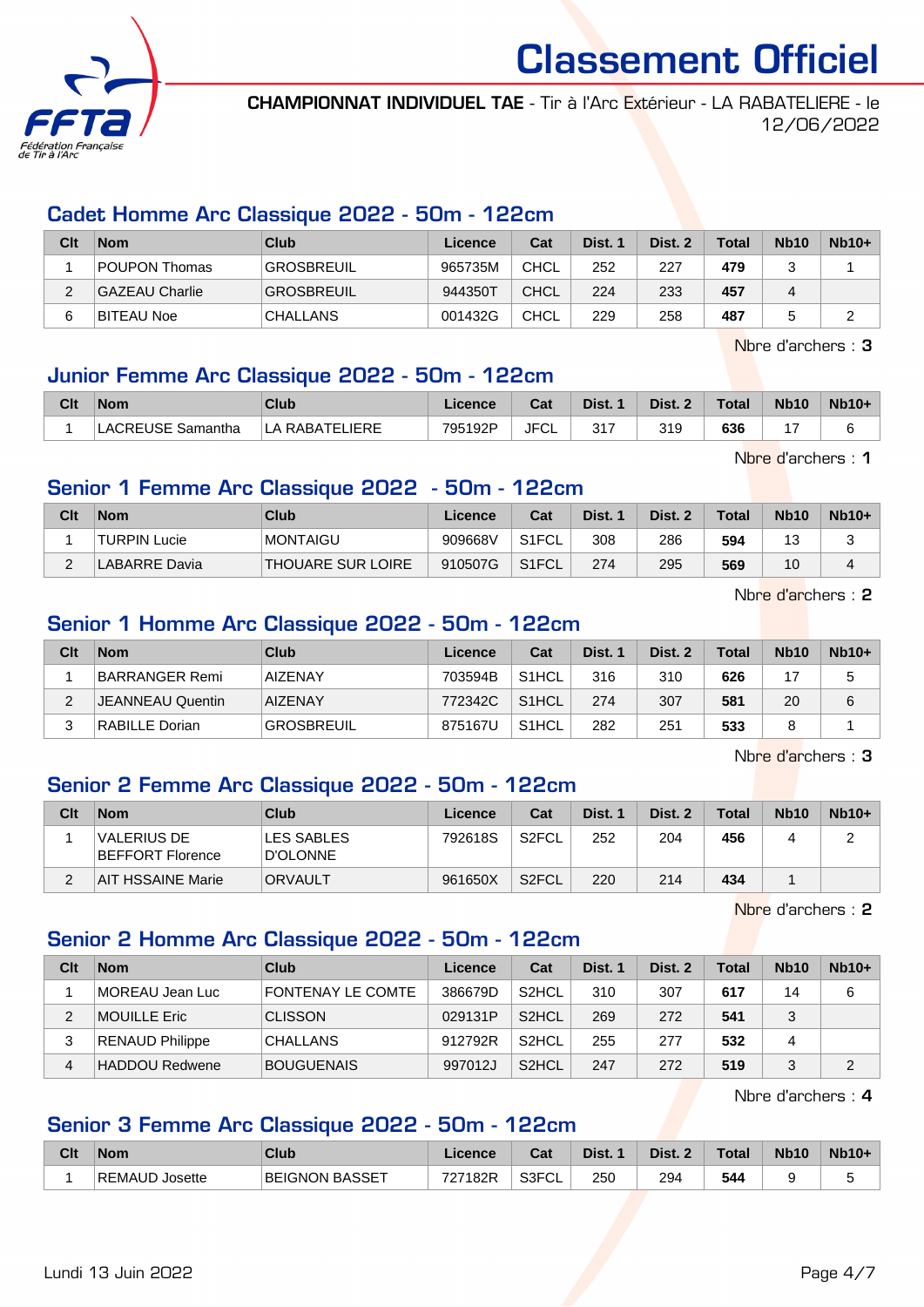

CHAMPIONNAT INDIVIDUEL TAE - Tir à l'Arc Extérieur - LA RABATELIERE - le 12/06/2022

#### Senior 3 Femme Arc Classique 2022 - 50m - 122cm (Suite)

| Clt | <b>Nom</b>             | Club              | Licence | Cat   | Dist. 1 | Dist. 2 | <b>Total</b> | <b>Nb10</b> | $Nb10+$ |
|-----|------------------------|-------------------|---------|-------|---------|---------|--------------|-------------|---------|
| _   | <b>GIRARD Brigitte</b> | <b>BEAUCHAMP</b>  | 455312E | S3FCL | 256     | 278     | 534          |             | ົ<br>▃  |
|     | LE ROCH Edith          | <b>CLISSON</b>    | 417105A | S3FCL | 220     | 214     | 434          | 8           |         |
|     | <b>BARIOD Edith</b>    | <b>CHANTONNAY</b> | 358241T | S3FCL | 196     | 209     | 405          |             |         |

Nbre d'archers : 4

#### Senior 3 Homme Arc Classique 2022 - 50m - 122cm

| Clt            | <b>Nom</b>                  | <b>Club</b>                          | Licence | Cat   | Dist. 1 | Dist. 2 | <b>Total</b> | <b>Nb10</b>    | $Nb10+$        |
|----------------|-----------------------------|--------------------------------------|---------|-------|---------|---------|--------------|----------------|----------------|
| 1              | <b>BEAUGE Gerard</b>        | <b>BOUGUENAIS</b>                    | 324998J | S3HCL | 304     | 317     | 621          | 17             | 3              |
| $\overline{2}$ | <b>TIGNER Pierre</b>        | <b>THOUARE SUR LOIRE</b>             | 914372H | S3HCL | 287     | 314     | 601          | 18             | 5              |
| 3              | RAVELEAU Jean-Pierre        | <b>LES SABLES</b><br><b>D'OLONNE</b> | 895928K | S3HCL | 280     | 299     | 579          | 9              | 4              |
| $\overline{4}$ | <b>CAIGNARD Remi</b>        | ST GILLES CROIX DE<br>VIE.           | 060562D | S3HCL | 286     | 292     | 578          | 10             | $\overline{2}$ |
| 5              | <b>PERRE Hubert</b>         | <b>COUERON</b>                       | 009623K | S3HCL | 284     | 294     | 578          | $\overline{7}$ | 3              |
| 6              | <b>GAUTIER Hubert</b>       | <b>BEIGNON BASSET</b>                | 641835X | S3HCL | 282     | 281     | 563          | $\overline{4}$ |                |
| $\overline{7}$ | <b>LAUDRIEC Jean Michel</b> | <b>COUERON</b>                       | 882913N | S3HCL | 292     | 263     | 555          | 6              |                |
| 8              | BARRETEAU Jean<br>Claude    | <b>LES SABLES</b><br><b>D'OLONNE</b> | 023175R | S3HCL | 271     | 265     | 536          | $\overline{7}$ |                |
| 9              | <b>CUREY Gerard</b>         | LES SABLES<br><b>D'OLONNE</b>        | 968146H | S3HCL | 234     | 251     | 485          | 5              |                |
| 10             | <b>KRASNANSKY Rene</b>      | <b>LES SABLES</b><br><b>D'OLONNE</b> | 101379V | S3HCL | 217     | 244     | 461          | 5              |                |
| 11             | STIEVENARD Alain            | <b>MONTAIGU</b>                      | 921050S | S3HCL | 196     | 232     | 428          | 3              | 2              |
| 12             | LAVAUT Jean Noel            | <b>BEIGNON BASSET</b>                | 004730S | S3HCL | 189     | 190     | 379          | 1              |                |

Nbre d'archers : 12

#### Senior 1 Homme Arc à Poulies 2022 - 50m - 122cm

| Clt | <b>Nom</b>            | Club        | Licence | Cat                | Dist. | Dist. 2 | <b>Total</b> | <b>Nb10</b> | $Nb10+$          |
|-----|-----------------------|-------------|---------|--------------------|-------|---------|--------------|-------------|------------------|
|     | <b>NAUD Nathanael</b> | LA GARNACHE | 430639L | S <sub>1</sub> HCO | 340   | 340     | 680          | 36          |                  |
|     | <b>BOUDET Florent</b> | LA GARNACHE | 909531W | S <sub>1</sub> HCO | 328   | 326     | 654          | 30          | $\Lambda$<br>. . |

Nbre d'archers : 2

### Senior 2 Homme Arc à Poulies 2022 - 50m - 122cm

| Clt | <b>Nom</b>      | Club              | <b>Licence</b> | והיה<br>val        | Dist. | Dist. | Total | Nb <sub>10</sub> | <b>Nb10+</b> |
|-----|-----------------|-------------------|----------------|--------------------|-------|-------|-------|------------------|--------------|
|     | DEVINEAU Gerard | <b>CHANTONNAY</b> | 658360.        | S <sub>2</sub> HCO | 349   | 350   | 699   | - -<br>5<br>ັ    | nn<br>∼      |

Nbre d'archers : 1

#### Senior 3 Femme Arc à Poulies 2022 - 50m - 122cm

|  | <b>Clt</b> | ∣Nom | <b>Club</b> | Licence | Cat | Dist.<br>-4 | Dist. 2 | <b>Total</b> | <b>Nb10</b> | <b>Nb10+</b> |
|--|------------|------|-------------|---------|-----|-------------|---------|--------------|-------------|--------------|
|--|------------|------|-------------|---------|-----|-------------|---------|--------------|-------------|--------------|

Lundi 13 Juin 2022 Page 5/7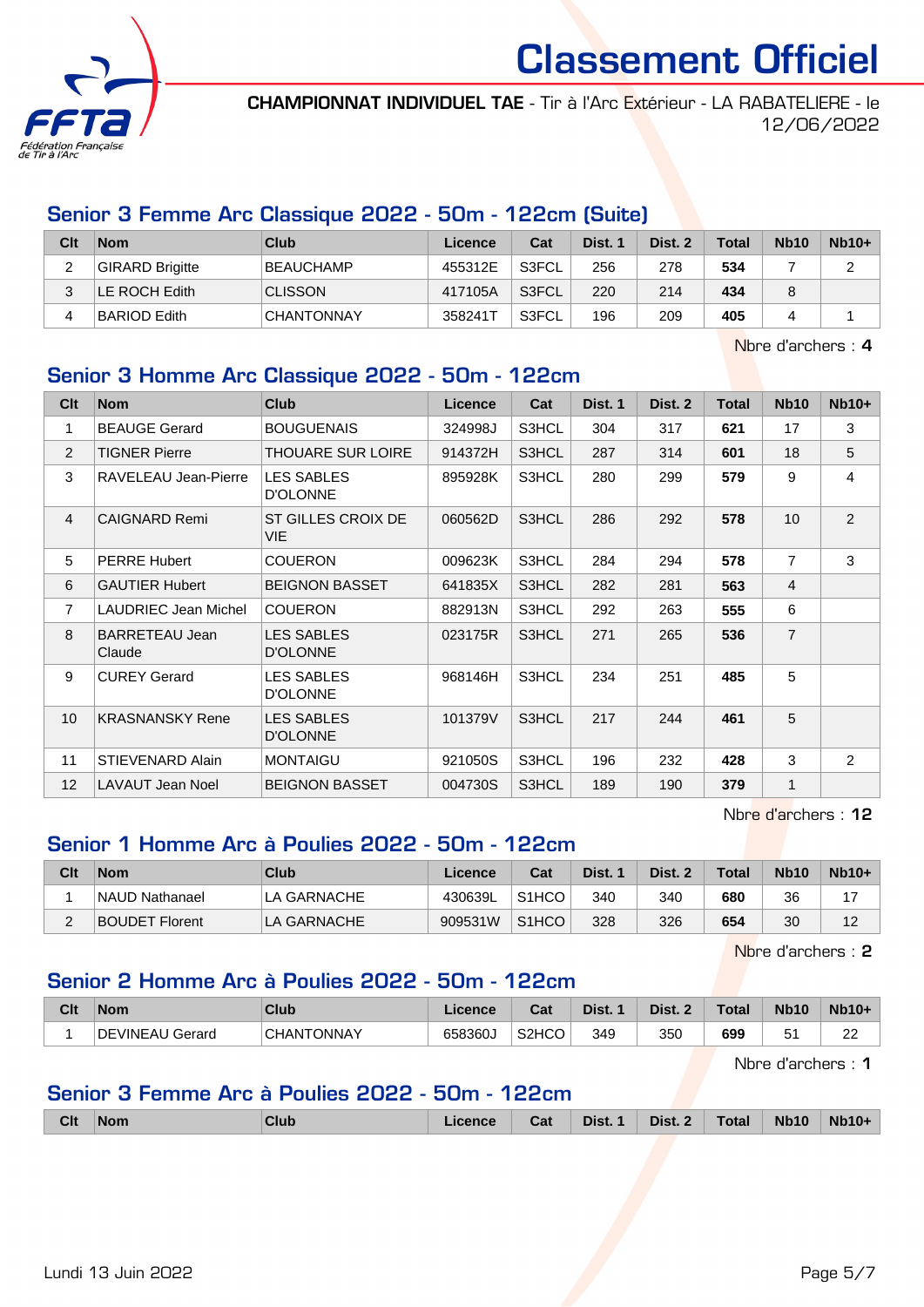

CHAMPIONNAT INDIVIDUEL TAE - Tir à l'Arc Extérieur - LA RABATELIERE - le 12/06/2022

#### Senior 3 Femme Arc à Poulies 2022 - 50m - 122cm (Suite)

| Clt | <b>Nom</b>       | Club                  | ∟icence | Cat   | Dist. | Dist. 2 | <b>Total</b> | <b>Nb10</b> | $Nb10+$ |
|-----|------------------|-----------------------|---------|-------|-------|---------|--------------|-------------|---------|
|     | DUFOUR Mary Lise | <b>BEIGNON BASSET</b> | 339771S | S3FCO | 285   | 285     | 570          |             |         |

Nbre d'archers : 1

#### Senior 3 Homme Arc à Poulies 2022 - 50m - 122cm

| Clt | <b>Nom</b>               | Club                      | Licence | Cat   | Dist. 1 | Dist. 2 | Total | <b>Nb10</b> | $Nb10+$ |
|-----|--------------------------|---------------------------|---------|-------|---------|---------|-------|-------------|---------|
|     | <b>GOUENNOU Robert</b>   | ST GILLES CROIX DE<br>VIE | 065027G | S3HCO | 326     | 335     | 661   | 26          | 13      |
| 2   | <b>LORTEEUW Philippe</b> | ST GILLES CROIX DE<br>VIE | 854167T | S3HCO | 322     | 322     | 644   | 26          | 10      |
|     | BARIOD Jean-Loup         | <b>CHANTONNAY</b>         | 390775F | S3HCO | 292     | 295     | 587   | 12          | 5       |

Nbre d'archers : 3

### Autres tirs

#### Minime Femme Arc Classique 2022 - 40m - 80cm

| <b>Tir</b> | <b>Nom</b>          | Club            | Licence | Cat  | Dist. | Dist. 2            | Total | <b>Nb10</b> | $Nb10+$ |
|------------|---------------------|-----------------|---------|------|-------|--------------------|-------|-------------|---------|
| Tir 2      | PIFFETEAU<br>Jeanne | I A RABATELIERE | 947212D | MFCL | 168   | .<br>$\mathcal{L}$ | 345   |             |         |

Nbre d'archers : 1

#### Cadet Homme Arc Classique 2022 - 60m - 122cm

| <b>Tir</b> | <b>Nom</b>        | <b>Club</b> | Licence | <b>Tab</b><br>ual | Dist. | Dist. $\lambda$ | <b>Total</b> | <b>Nb10</b> | $Nb10+$ |
|------------|-------------------|-------------|---------|-------------------|-------|-----------------|--------------|-------------|---------|
| Tir 2      | <b>BAREAU Noe</b> | MONTAIGU    | 891674L | <b>CHCL</b>       | 305   | 298             | 603          | ں ا         |         |

Nbre d'archers : 1

#### Senior 3 Femme Arc à Poulies 2022 - 50m - 80cm

| Tir  | <b>Nom</b>              | Club                  | ∟icence | $R_{\rm{orb}}$<br>∪dl | Dist. | Dist. | Total | <b>Nb10</b> | <b>Nb10+</b> |
|------|-------------------------|-----------------------|---------|-----------------------|-------|-------|-------|-------------|--------------|
| Tir. | <b>DUFOUR Mary Lise</b> | <b>BEIGNON BASSET</b> | 339771S | S3FCO                 | 223   | 151   | 374   |             |              |

Nbre d'archers : 1

#### Senior 1 Femme Arc Classique 2022 - 50m - 122cm

| Tir   | <b>Nom</b>    | Club                     | Licence | Cat                | Dist. | Dist. 2 | $\tau$ otal | <b>Nb10</b> | <b>Nb10+</b> |
|-------|---------------|--------------------------|---------|--------------------|-------|---------|-------------|-------------|--------------|
| Tir 2 | LABARRE Davia | <b>THOUARE SUR LOIRE</b> | 910507G | S <sub>1</sub> FCL | 299   | 288     | 587         |             |              |

Nbre d'archers : 1

#### Senior 1 Homme Arc Classique 2022 - 50m - 122cm

| Tir  | <b>Nom</b>               | Club           | .icence | ่ ∼ิ่ ระ<br>⊍d     | Dist. | Dist. | <b>Total</b> | <b>Nb10</b> | $Nb10+$ |
|------|--------------------------|----------------|---------|--------------------|-------|-------|--------------|-------------|---------|
| Tir. | <b>BARRANGER</b><br>Remi | <b>AIZENAY</b> | 703594B | S <sub>1</sub> HCL | 300   | 298   | 598          |             |         |

Nbre d'archers : 1

#### Senior 2 Homme Arc Classique 2022 - 50m - 122cm

|  | Tir | <b>Nom</b> | Club | icence | Cat | Dist.<br>$\mathbf{A}$ | Dist. | <b>Total</b> | <b>Nb10</b> | <b>Nb10</b> |
|--|-----|------------|------|--------|-----|-----------------------|-------|--------------|-------------|-------------|
|--|-----|------------|------|--------|-----|-----------------------|-------|--------------|-------------|-------------|